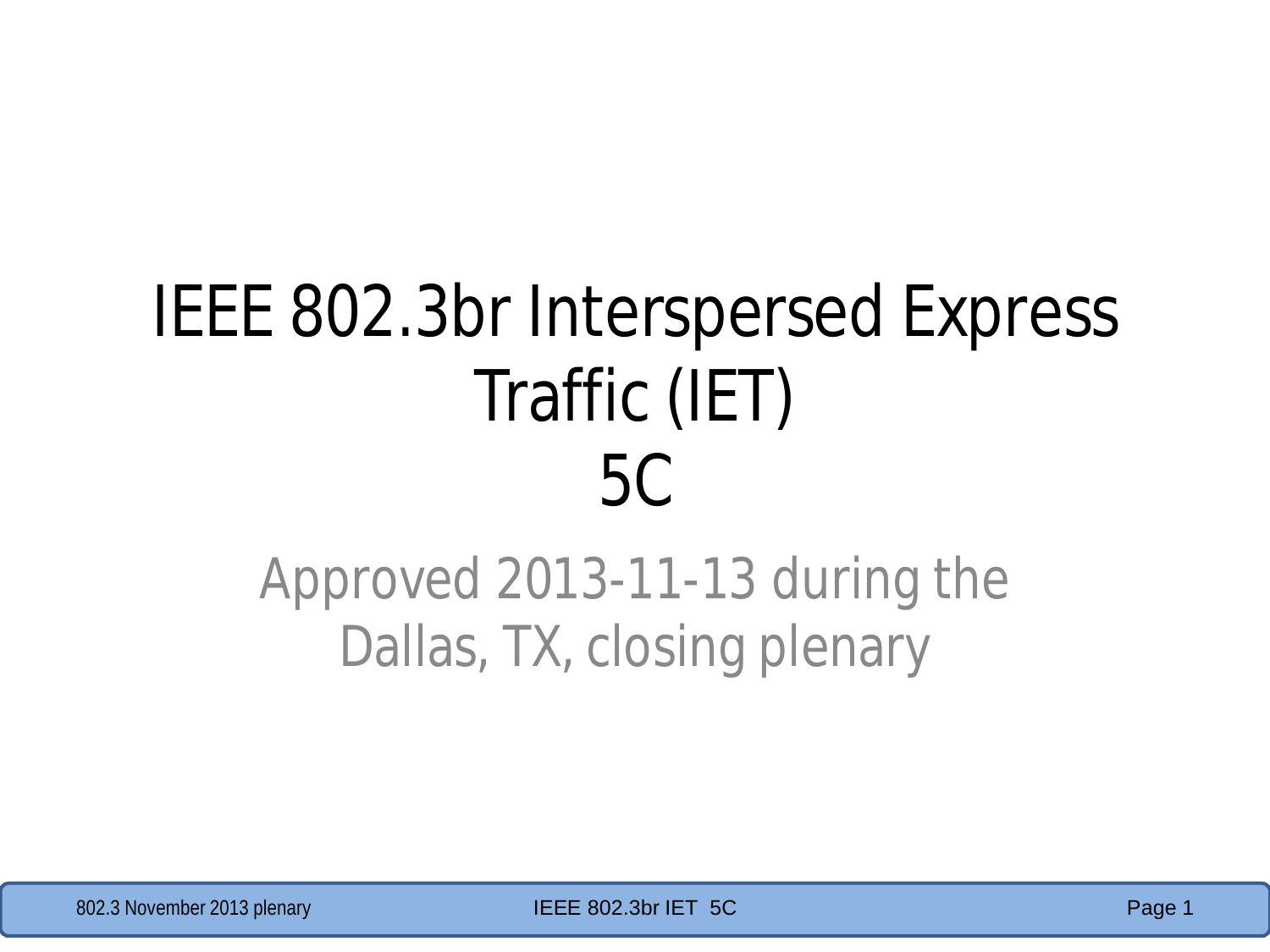### Broad Market Potential

**A standards project authorized by IEEE 802 LMSC shall have a broad market potential. Specifically, it shall have the potential for:**

- **a) Broad sets of applicability**
- **b) Multiple vendors and numerous users**
- a) In an automotive environment, there is a need to support streaming, data, and control over single converged LAN segment. This capability supports lower-latency control traffic coexisting with infotainment, driver assist, and diagnostics traffic.

In an industrial environment, there is a need to support sensor data, closed loop control, Image streaming, and data over single converged LAN segment. This capability supports lowerlatency control traffic coexisting with other traffic.

b) At the Call for Interest, held in 2012 Nov Plenary, 23 individuals from 22 companies indicated they would support this project. These included automotive companies, automotive OEMs, silicon and cabling vendors.

Data presented indicates 100's of millions ports/year for Ethernet in automotive by 2018~2022.

40 million industrial Ethernet ports were sold worldwide in 2012. This is expected to grow to over 80 million ports per year in 2015. Potential additional markets served with this standard are medical control systems (e.g. MRI), energy automation (e.g. power substation controllers and protection equipment), automation of traffic systems, avionics and other critical infrastructure.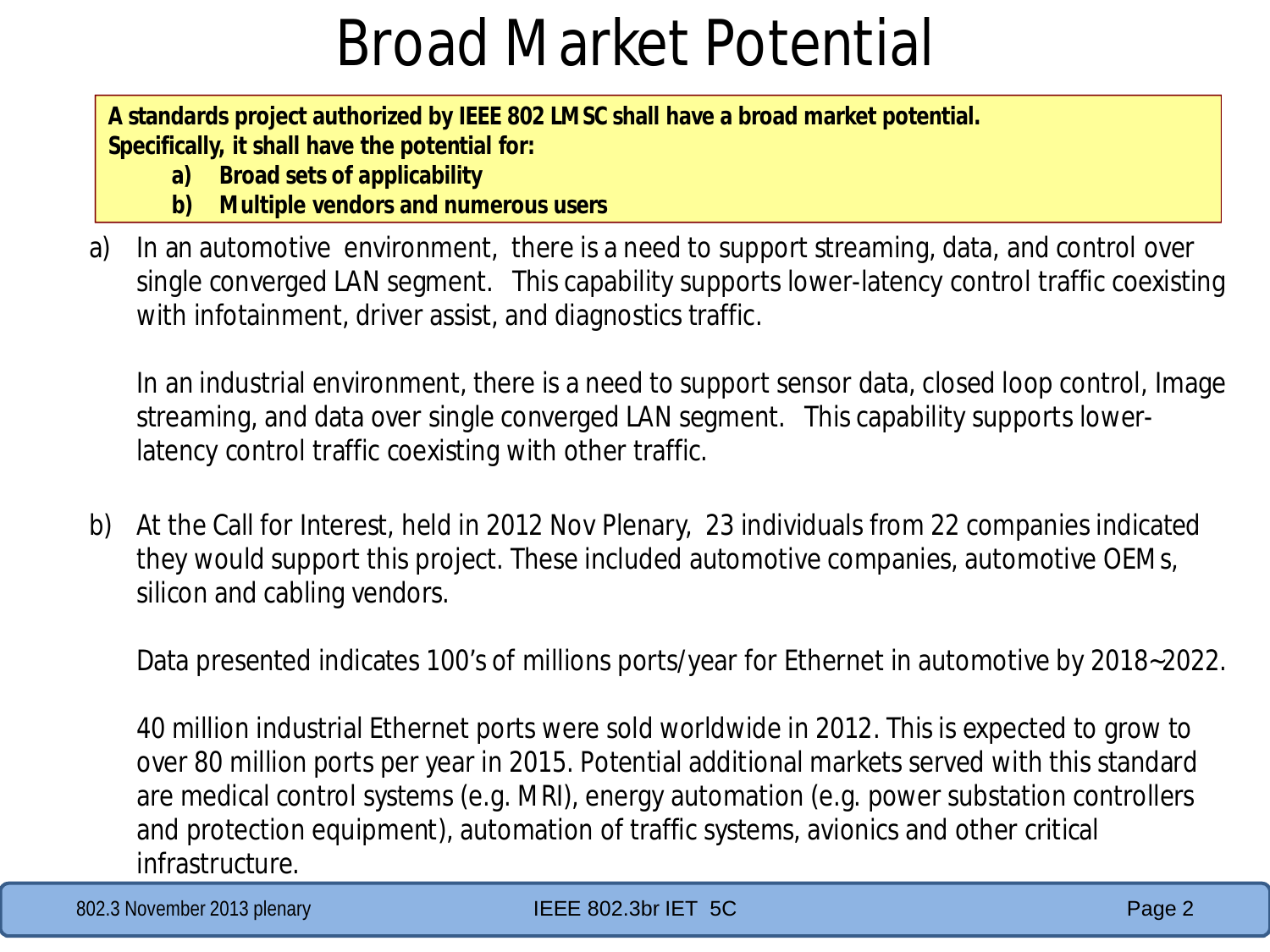## **Compatibility**

**IEEE 802 LMSC defines a family of standards. All standards should be in conformance : IEEE Std 802, IEEE 802.1D, and IEEE 802.1Q. If any variances in conformance emerge, they shall be thoroughly disclosed and reviewed with IEEE 802.1 WG. In order to demonstrate compatibility with this criterion, the Five Criteria statement must answer the following questions.**

- **a) Does the PAR mandate that the standard shall comply with IEEE Std 802, IEEE Std 802.1D and IEEE Std 802.1Q?**
- **b) If not, how will the WG ensure that the resulting draft standard is compliant, or if not, receives appropriate review from the IEEE 802.1 WG?**
- **c) Compatibility with IEEE Std 802.3**
- **d) Conformance with the IEEE Std 802.3 MAC**
- **e) Managed object definitions compatible with SNMP**

#### a) No.

- b) As an amendment to IEEE Std. 802.3, the proposed project will remain in conformance with the IEEE Std 802 Overview and Architecture, and bridging standards IEEE Std 802.1D, and IEEE Std 802.1Q. The proposed project will remain in conformance with the MAC client interface, and the additional capabilities provided by this project are intended to be utilized by IEEE P802.1Qbu and IEEE P802.1Qbv. This standard will conform to the above architectures, and specifically 802.1Q bridge framework for forwarding and receiving compatibility at the ISS (Internal Sub-layer Service) .
- c) As an amendment to IEEE Std 802.3, the proposed project will remain in conformance with the IEEE 802 Overview and Architecture, the bridging standards IEEE Std 802.1D and IEEE Std 802.1Q, including IEEE 802.Qbu when it is approved.
- d) The proposed amendment will conform to the full-duplex operating mode of the IEEE 802.3 MAC
- e) The project will include a protocol independent specification of managed objects with SNMP management capability to be provided in the future by an amendment to or revision of IEEE Std 802.3.1.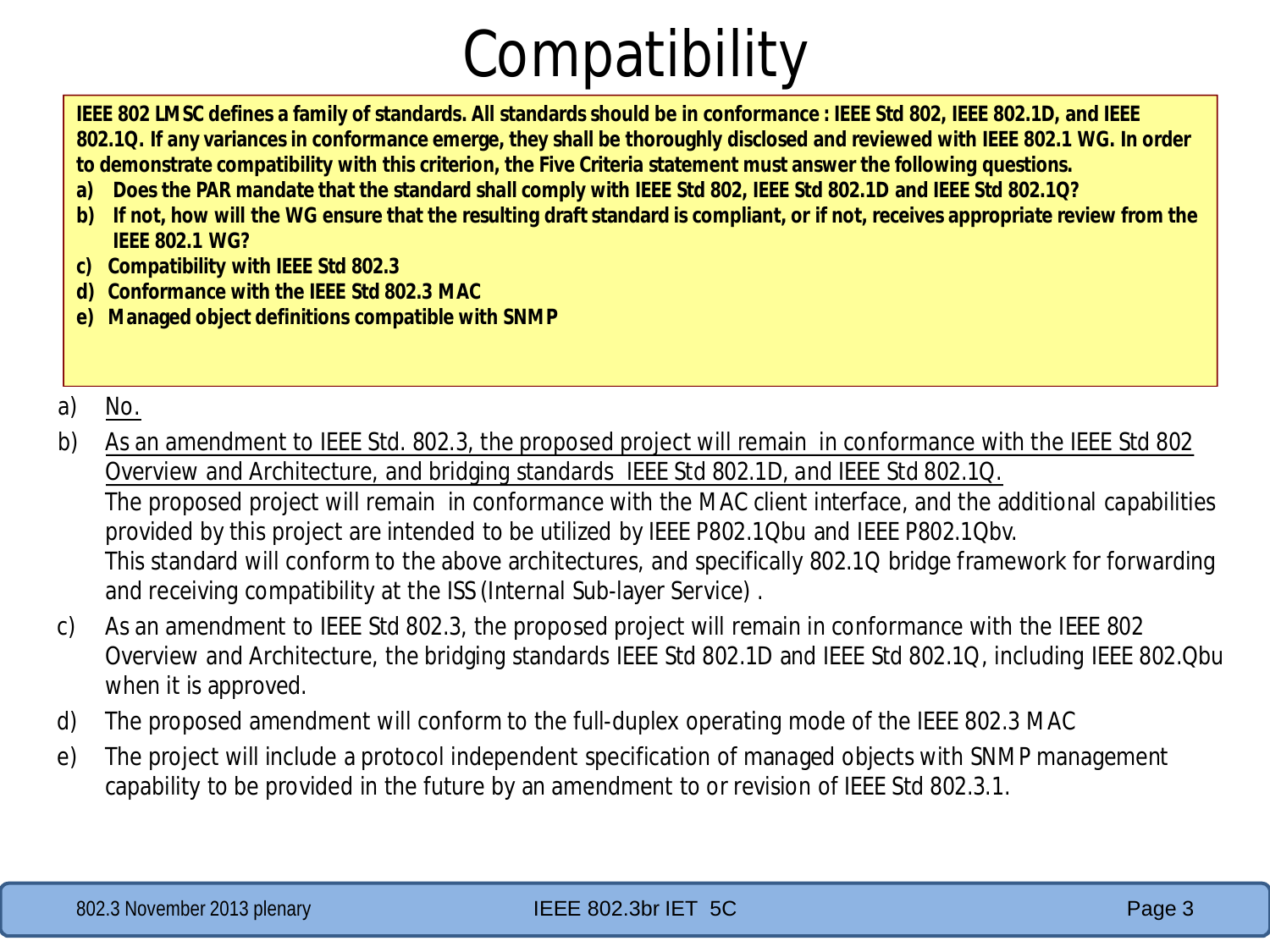## Distinct Identity

**Each IEEE 802 LMSC standard shall have a distinct identity. To achieve this, each authorized project shall be:**

- **a) Substantially different from other IEEE 802 standards**
- **b) One unique solution per problem (not two solutions to a problem)**
- **c) Easy for the document reader to select the relevant specification**
- **d) Substantially different from other IEEE 802.3 specifications/solutions.**
- a) There is no existing 802 wireline standard or approved project that provides lower-latency transmit and receive paths for interspersed express traffic.
- b) There is no IEEE 802 wireline based solution that significantly improves latency to be as close to zero as practically achievable on a converged network.
- c) The proposed amendment to the existing IEEE 802.3 standard will include a new clause to specify the new capability, as well as amendments to existing clauses as necessary, making it easy for the reader to select the relevant specification.
- d) There is no IEEE 802.3 based solution that provides this service.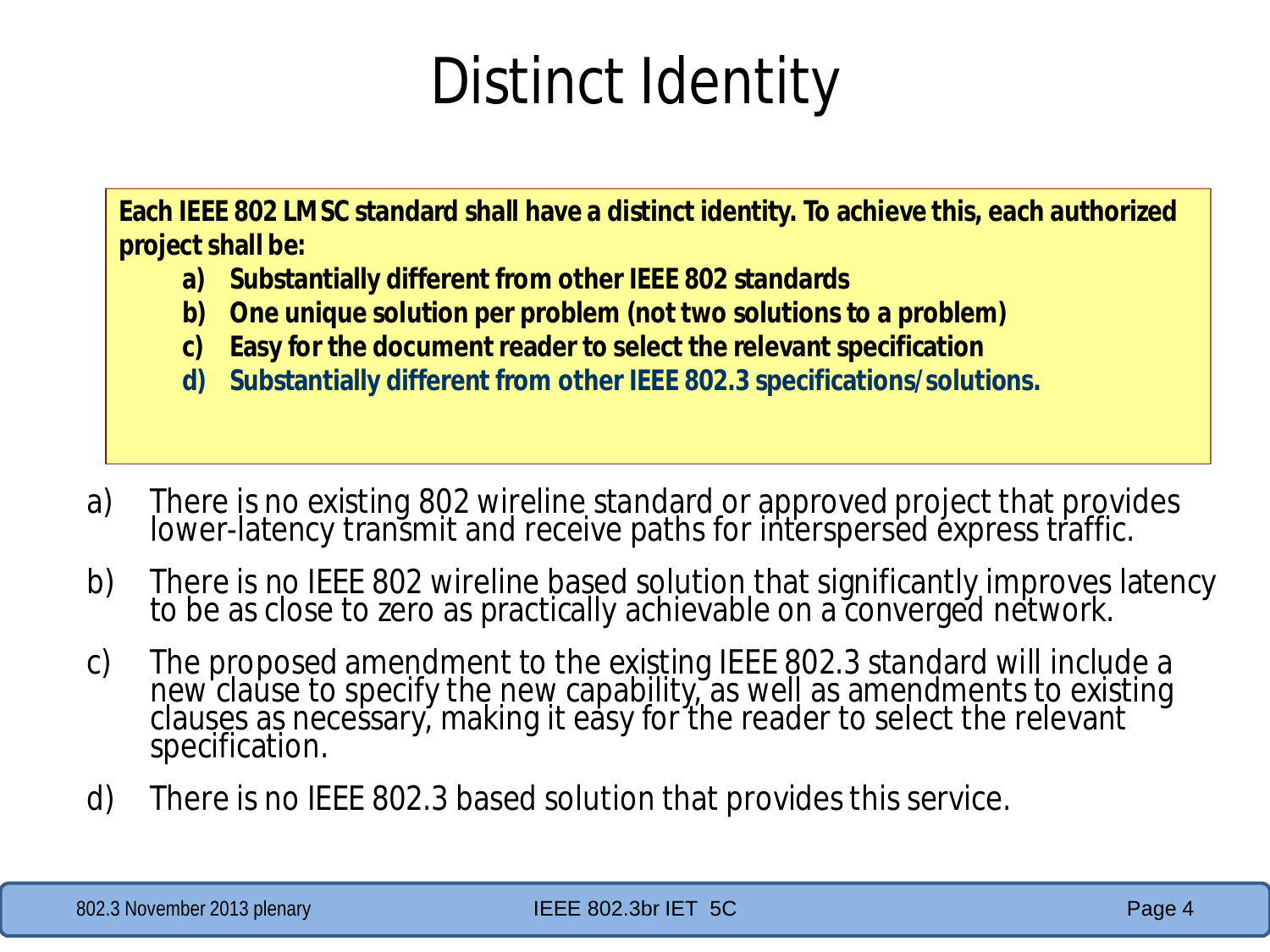### Technical Feasibility

**For a project to be authorized, it shall be able to show its technical feasibility. At a minimum, the proposed project shall show:**

- **a) Demonstrated system feasibility.**
- **b) Proven technology, reasonable testing.**
- **c) Confidence in reliability.**
- a) The proposed project will build on the array of Ethernet component and system design experience, and the broad knowledge base of Ethernet network operation.
- b) System and component vendors have applied similar capabilities based on proprietary and segment-specific standards in production systems.
- c) The reliability of Ethernet components and systems can be projected in the target environments with a high degree of confidence.